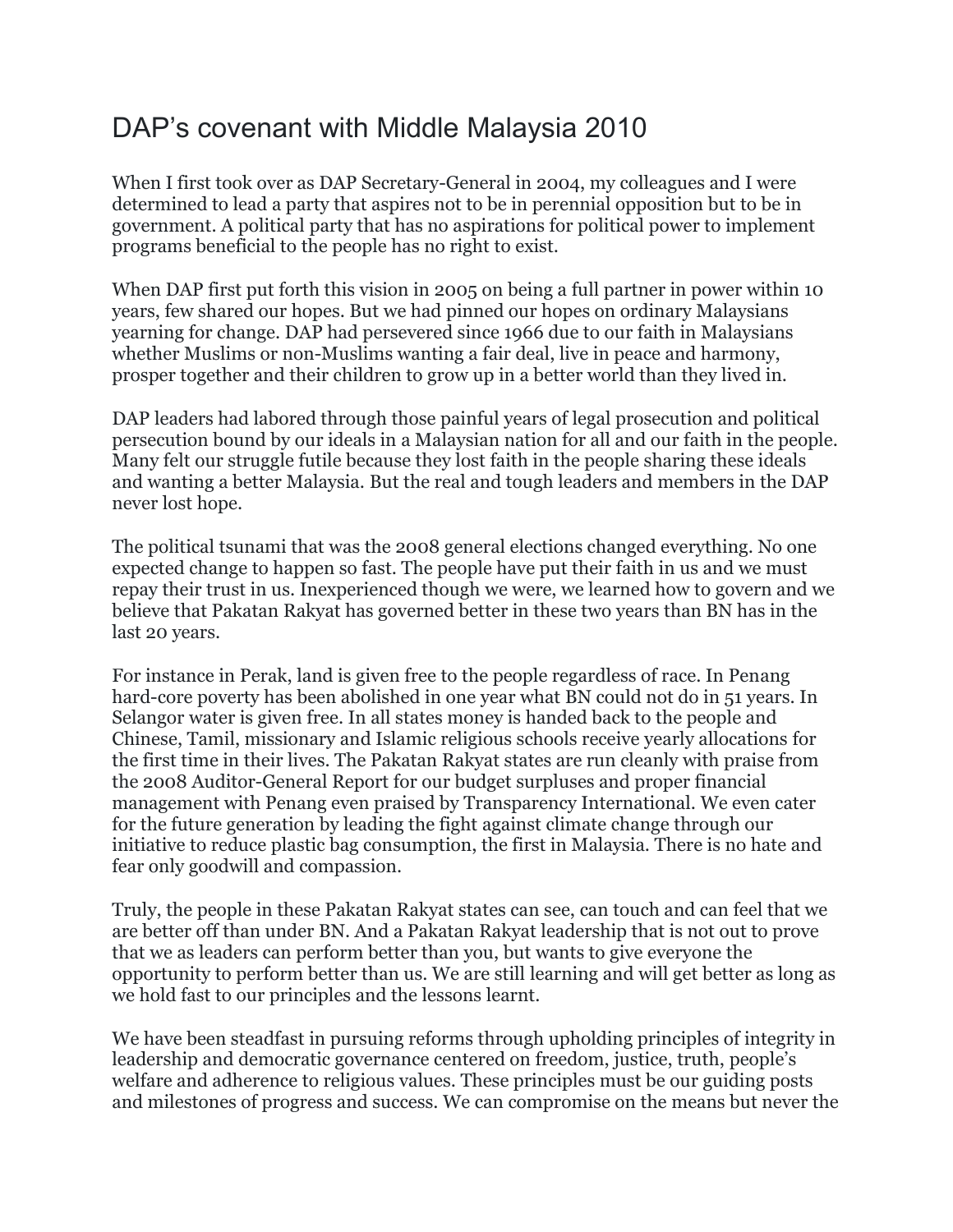ends. But mouthing good intentions is not enough if we can not translate these principles into action and results.

The lessons learnt is the necessity of continuously listening to the people, to show leadership by example, being humble and not fearing to admit mistakes made, the urgent need to reform the civil service to be efficient and accountable and to be Malaysian First. We want no part of the extremist fringes with pronouncements and positions that frightens off any decent Malaysian. We must occupy the electoral centre that is diverse and united, moderate and sensible, consistent and relevant to ordinary Malaysians. We must become Middle Malaysia.

Middle Malaysia prefers co-operation not conflict, consultation instead of confrontation and an inclusive shared society rather than an exclusive separate society. A shared society is one that celebrates diversity and assures everyone a place in society by guaranteeing:-

- democratic participation,
- respect for diversity and human dignity,
- offering equal opportunity; and
- protection from discrimination.

Middle Malaysia belongs to every Malaysian. Unlike UMNO Malaysia, in Middle Malaysia the content of our character is more important than the colour of our skin. Unlike BN's Malaysia, in Middle Malaysia we look at each other as brothers and sisters, fathers and mothers and as sons and daughters of Malaysia. Unlike Crony Malaysia, Middle Malaysia respects and celebrates you with the firm belief that Malaysia's wealth, opportunities and resources belongs to all Malaysians.

When Penang put up bilingual signboards in Bahasa Malaysia as the prominent language with either Arabic, Mandarin, Tamil and English in 2008, the extremists in BN opposed it. But this was eventually accepted as reflection of our multi-racial, multicultural and international image we see ourselves. Malays have no problems with bilingual road signs just as a 100% Chinese area is comfortable with Arabic road signs. This is the Middle Malaysia where we protect each other because we belong to each other.

DAP restates that whilst we uphold freedom of religion, we respect Islam as the religion of the federation. That is why the Pakatan Rakyat government in Penang has almost doubled the 2010 Budget allocation for Islam to RM 24.3 million compared with the RM 12.5 million under the 2008 BN Budget. (2009 PR Budget RM 20.5 million).

DAP reiterates our condemnation and repugnance at the attacks on not just churches in Malaysia but all places of religious worship including mosques or temples. A religious matter must never be allowed to spiral out of control due to selfish political calculations. We condemn irresponsible parties for mixing religion with politics in an attempt to regain lost support amongst Malays and Muslims.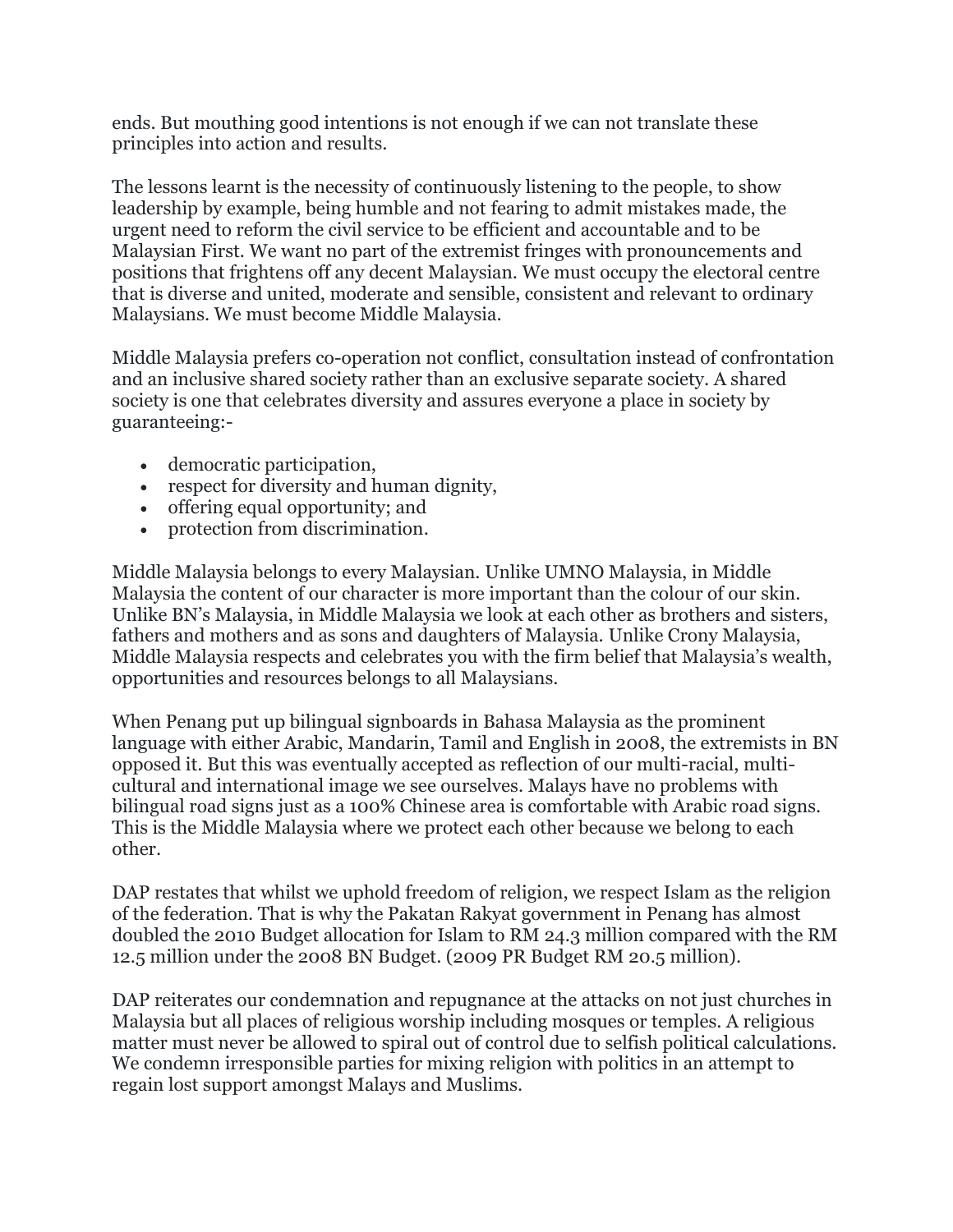The latest suggestion by BN to resolve the crisis by restricting the word "Allah" to East Malaysia has made a mockery of 1Malaysia and mirrored the irresponsible political calculations. The authorities must bear full responsibility for mismanaging the controversy which has developed into a full blown crisis that has shamed Malaysia internationally.

We are not a nation at war with itself. What we are witnessing is UMNO is at war with the values that stand for openness, logical reasoning and mutual respect. When BN talks of international benchmarks, questions are raised as to why the global Islamic practice from Middle-East to Indonesia allowing Christians' usage of the word "Allah", not applicable in Malaysia. DAP does not deny the sensitivity of this issue, but resolution of this dispute is not through confrontation but consultation and not by force but by negotiations.

For this reason, DAP is proud of the principled stand taken by our allies in Pakatan Rakyat, especially PAS and Datuk Seri Anwar Ibrahim that that Christians across Malaysia are allowed to use the term 'Allah', a universal term for God in the Middle East for adherents of the Abrahamic faiths, on condition that it is not abused to confuse Muslims. PR is consistent where BN is expedient. This is what PR's Middle Malaysia is all about, both tolerant and mutual respect as compared to BN's Extremist Malaysia that frightens everyone with intolerance and fear.

## **BN's Illegal Power Grab In Perak And Teoh Beng Hock's Death**

Since the 15th National Congress on 23rd August 2008 and this Conference two significant events have brought blood, sweat, tears, and, hopefully, strengths at the end of the tunnel.

One, Sdr. Teoh Beng Hock's death will forever be the most sorrowful moment in DAP's history; we will seek justice for him, whatever it takes, and we will never forget Beng Hock. We have established a fund for his child and rest assured that his child will have full educational opportunities. Because of his memory, we will continue to speak up for truth and justice fearlessly even at the risk of wrongful persecution and arrest.

Two, the despicable, undemocratic and illegal power grab in Perak saddened us but also strengthened our resolve to fight for democracy and justice. DAP reiterates our stand for the dissolution of the Perak State Assembly to return power of the people to elect their Menteri Besar and EXCOs. Until then, the rightful Menteri Besar and EXCOs as well as the brave Speaker are those chosen by the people of Perak in the 2008 general elections.

In the meantime, comrades, including National Chairman, National Organising Secretary, National Publicity Secretary, Members of Parliament and State Assemblies and various national, state and branch leaders and members, have been arrested, investigated, charged and persecuted or facing such risks; we declare our unwavering support for them;

### **ACHIEVEMENTS**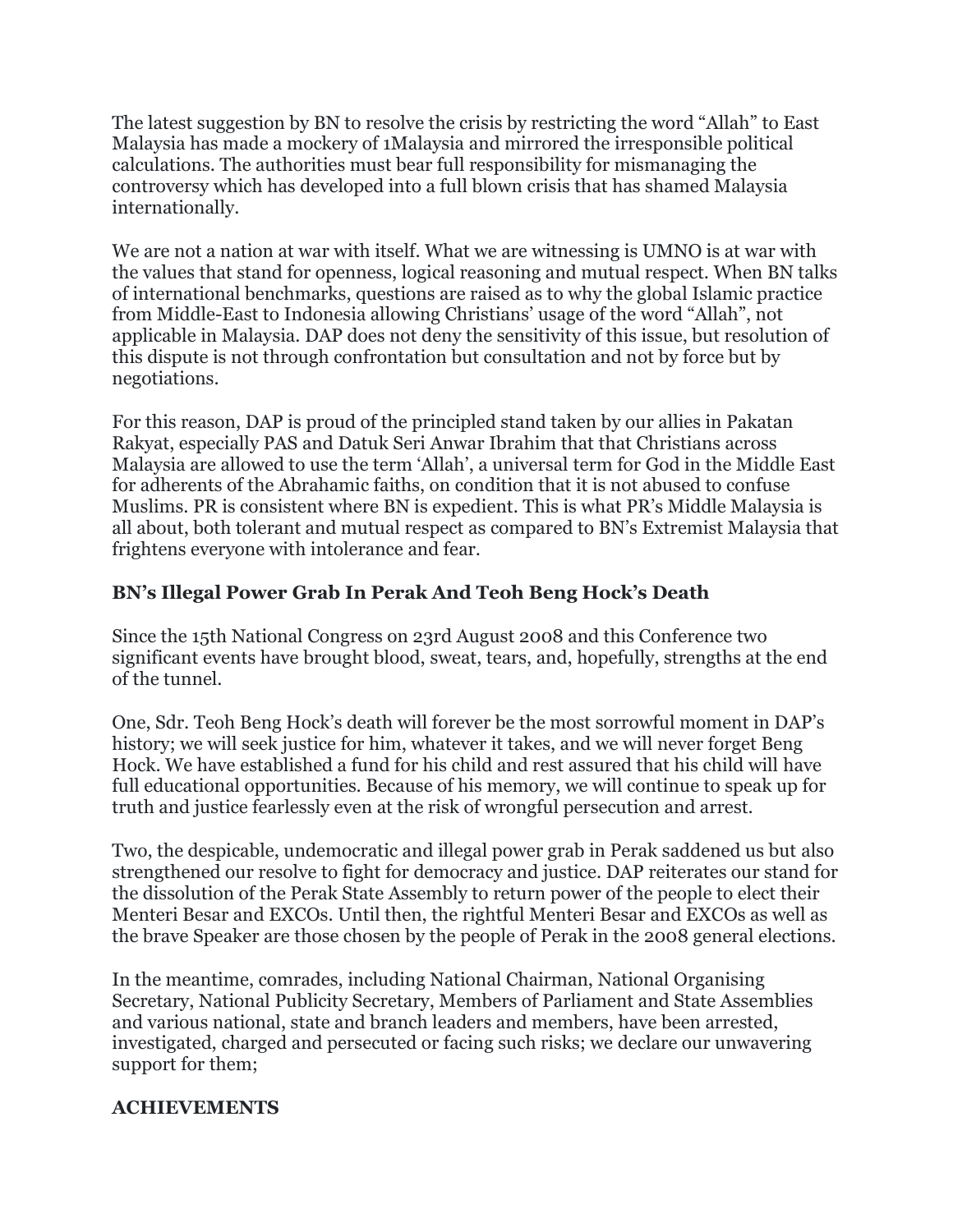Over the past year, DAP has taken the lead in many issues afflicting Malaysia, and has successfully campaigned for actions to be taken. Our Parliamentary Leader Sdr Lim Kit Siang's persistence and effort ramping up the pressure on the Government to reveal the truth on the RM12.5 billion Port Klang Free Zone (PKFZ) scandal since 2007 has resulted an audit report by Pricewaterhouse Coopers, an extensive Public Accounts Committee investigation and several parties charged in court for abuse of power and falsifying of accounting documents. It has been made known by the Government that more personalities will be charged for crimes relating to the PKFZ scandal.

DAP has also launched our anti-ISA campaign which successfully pressured the government into releasing our comrades Sdr M Manoharan and Sdr V Ganabathirao, Hindraf leaders as well as other ISA detainees. We applaud their courage.

The party has been at the forefront in providing constructive proposals to resolve long outstanding national issues. In early 2009, DAP submitted a in-depth, cost-effective and viable proposal to buy-back toll concessionaires who have been making excessive profits at the expense of the rakyat after the Government declassified these concession agreements. DAP also launched its own 2010 Alternative Budget which sought to revitalise and transform Malaysia's economic foundation, and revive our economic growth and fulfill our potentials.

We believe that focusing on a knowledge-intensive and high-technology industry is the basis of a successful transformation into a high-income economy by 2020 with a per capita income of USD 15,000 from the present USD 7,000. The two key areas are economic efficiency with open tenders and a merit-needs based education system to encourage excellence, with emphasis on science and technology, so as train, retain and attract new talents. There is a dire need to stop the brain drain to our neighbouring countries. For instance the top student in Singapore for the last two years are Malaysians. Without our best talent, Malaysia is doomed to fail while with our best talent returning home, we have a chance of success.

It is not surprising why Malaysia is stuck in a low skill, low productivity and low wage toxic mix. According to a World Bank report, only 25 percent of our labour force is engaged in skilled work. 60 percent of Malaysian families live with a monthly household income of less than RM 3,000. Skilled Malaysians are voting with their feet while we feed a huge unskilled foreign labour population.

At the same time, the national budget ballooned thrice over the last decade, operational expenditure nearly doubled in the last five years. The federal civil service increased by a third in the same period from less than 900,000 to nearly 1.3 million personnel.

Yet the rise of public spending unfortunately coincided with a visible decline of the provision of public goods and services, among which the rapid deterioration of public safety, the decline in the quality of education and healthcare, and the shocking shoddiness of public works threaten the lives of Malaysians and the future of the country.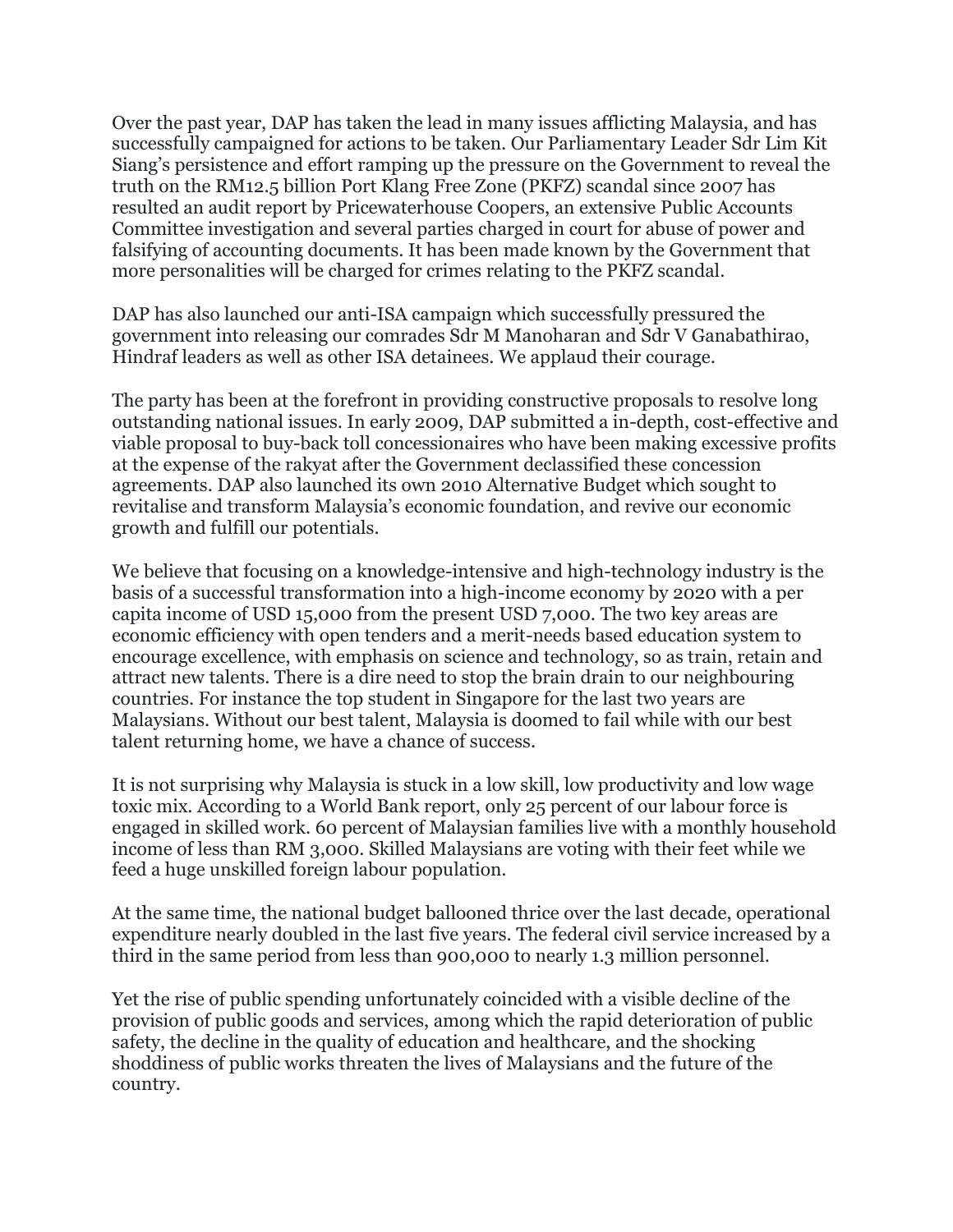Corruption, cronyism, collusions and outright stealing epitomised by the lost of the two fighter jet engines and many other instances are rampant and beyond rescue. The wealth of our nation, especially in the form of petroleum, has been depleted like no body's business. Privatisation has gone awry long ago and continues to haunt Malaysians.

Decades of bigotry, racism, and religious intolerance have come home to roost when Malaysia should have been the international model for multi-ethnic, multicultural, and multi-religion coexistence, tolerance, mutual respect and understanding.

The only response the government-of-the-day could provide is a series of cosmetic initiatives dubbed National Key Result Areas and Key Performance Indexes with no political will at all to ask the hard question of structural reform that takes into consideration the global shift and the yearning of vast Malaysians for a freer, more democratic and equitable society with clean government.

#### **MUAFAKAT TRANSFORMASI MALAYSIA**

In short, Malaysia is waiting for a profound change but there is a leadership vacuum. Together with our partners in Pakatan Rakyat, it is our responsibility and obligation to Malaysians of this generation and also those yet to vote and yet to be born to answer the call for leadership for real change and reform. Let us reiterate our commitment to the consolidation of Pakatan Rakyat to provide a viable alternative to Barisan Nasional and form the next Federal Government based on Pakatan Rakyat's Common Policy Framework "Muafakat Rakyat".

We must be able to bring substantive reforms to the states that we govern, quickly. Our performance, or the lack of it, in the states will either be held against us or propel us to national power. We must go beyond cosmetic change.

We must not just be the default choice of the voters merely because our traditional opponents are destroying themselves by the day in infighting. We must be the compelling attraction that the voters coalesce around.

After the jubilation of the March 2008 general elections, the Party has gotten down to work with our new coalition partners and today we have successfully forged stronger bonds with our Pakatan Rakyat partners. Our determination to prove the skeptics wrong, and that the new coalition is able to withstand any internal differences plus attacks by Barisan Nasional has culminated in the recently concluded inaugural Pakatan Rakyat Convention where the Common Policy Framework was successfully launched.

It is crucial to note that there is only one middle ground in Malaysian politics, and it is the middle ground that matters. Make no mistake that tMiddle Malaysia will decide which coalition will govern next.

To embrace Middle Malaysia, Pakatan Rakyat must be seen as moderate and inclusive and distance and differentiate ourselves from our exclusive, racist, extremist opponents.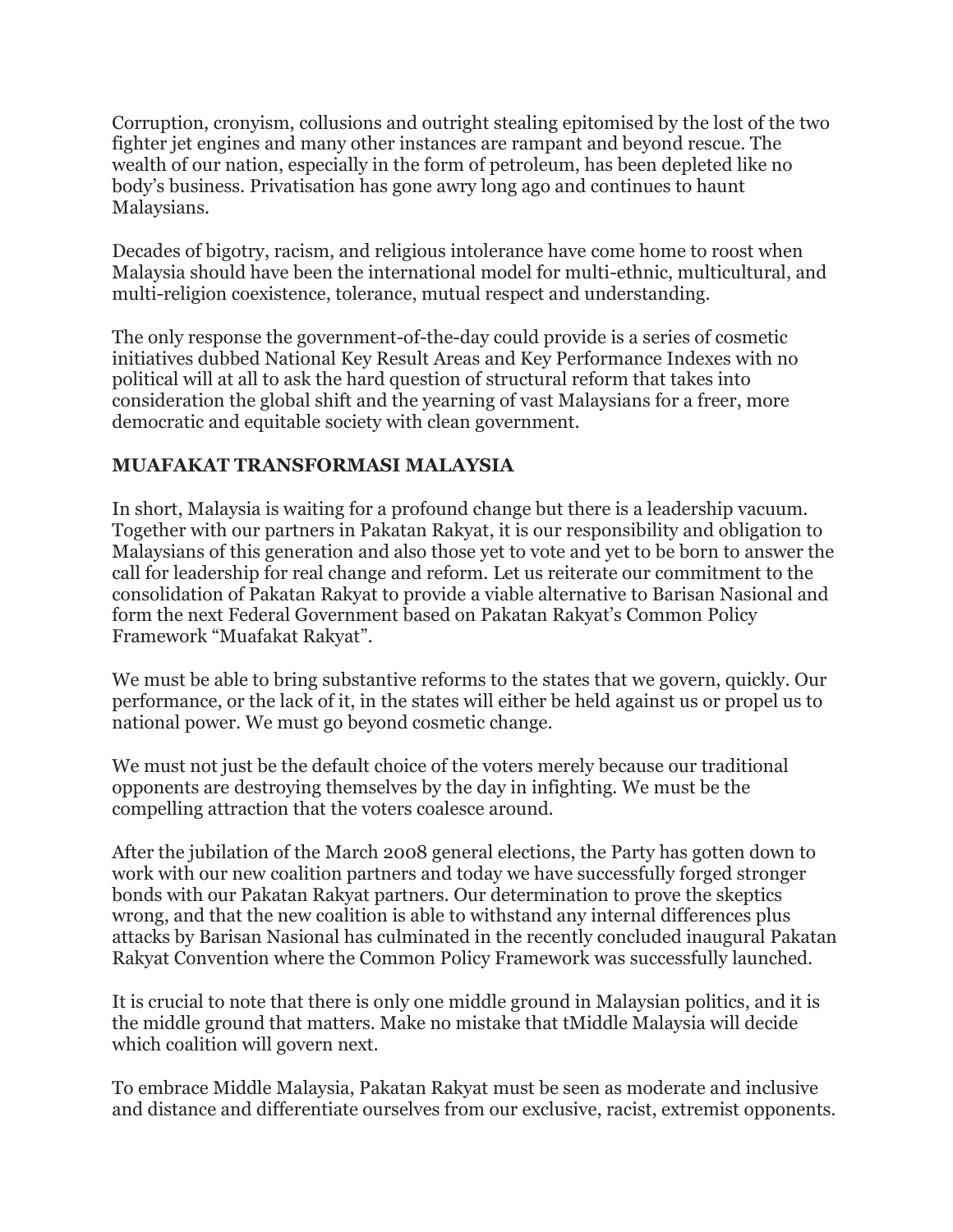The DAP stresses that true national unity can only be achieved if the nation practices the spirit of MALAYSIAN FIRST which professes common universal values of democracy, freedom, justice, integrity and human dignity and provides for equal opportunity for all, that ends divisions based on race, religion, creed and gender, and that unites all Malaysians to face the rapidly changing world as one people. We urge all Pakatan Rakyat parties to pursue steadfastly a new *muafakat* amongst Malaysians to herald a second nation-building process.

We also express concern that Malaysian citizens in Sabah and Sarawak have been marginalized and left behind in most aspects and vow to bridge the gap between the two sides of the South China Sea and improve the wellbeing of all;

#### **THE NEXT 18 MONTHS**

The next general election is likely to happen within the next 18 months and it is also possible that state-wide elections will be called in Sarawak and Perak. The stakes are high. The results of these elections will decide the fate of our beloved nation for the next decade and the next generation.

We must, therefore, be fully prepared so that we do not squander the last opportunity for real change in Malaysia, so that we do not blame ourselves in the future, or our children do not fault us for not trying hard enough. It is hereby directed that leaders and members at all levels of the party must gear up in preparation for the next general election and the possible state-wide elections in Sarawak and Perak.

Since the last National Convention, DAP has continue to grow by leaps and bounds, with the number of members increasing by more than 50% and the number of registered branches hitting a record of 700. The party is committed to recruiting more members who firmly believe in our social democratic principles as well as those who can help us implement our vision of a competent, accountable and transparent government administration.

In order to strengthen the party's machinery, leaders and members at all levels are directed to strengthen the party's organisation at the parliamentary level so that we have stronger units to face the battles that will shape Malaysia's future.

DAP leaders, elected representatives and appointed officials in the various state authorities that Pakatan Rakyat governs must also constantly be cognizant of the party's ideology, platforms, visions and missions, as well as programmes in their quest to bring substantive change to the country through the mandate given to them, and to be reminded to meet the high expectations of the voters.

Remember that DAP will never win alone. We nearly won all seats in Negeri Sembilan but still unable to govern. We need to win as a coalition; as a full partner in power together.